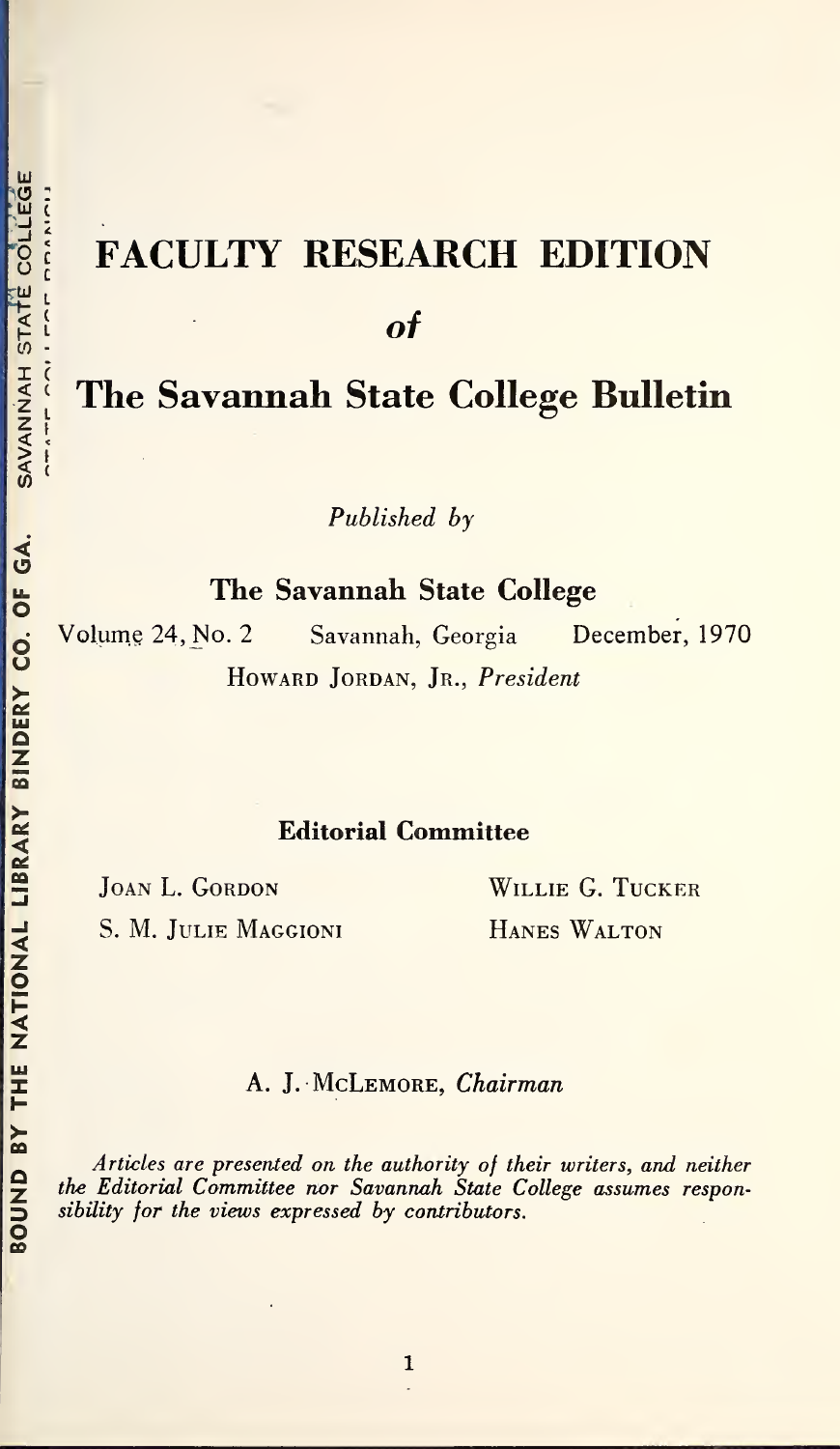# TABLE OF CONTENTS

| The Structure of Psychology As A Scientific Discipline                                                             |
|--------------------------------------------------------------------------------------------------------------------|
| 3100 A Band System of Water                                                                                        |
| On the Threshold and Residual Number of<br>Salmonella schottmuelleri in Phormia regina <sup>1</sup>                |
| The Boston's Pilot's Editorial Stance on Slavery<br>and Secession: A Study in Decision                             |
| Spectrophotometric Determination of Boron in the<br>Submicrogram Range*                                            |
| Studies in the Reactivity of Certain Aliphatic<br>Polyhalogen Compounds, Part 1*<br>Reactions of Heptachloroethane |
| Dimensions of Interest Inventories and Their<br><b>Implications for Reading Classes</b>                            |
| Toward a Theory of Proving One-Party Systems<br>In Africa As Democratic: The Case of Tanu                          |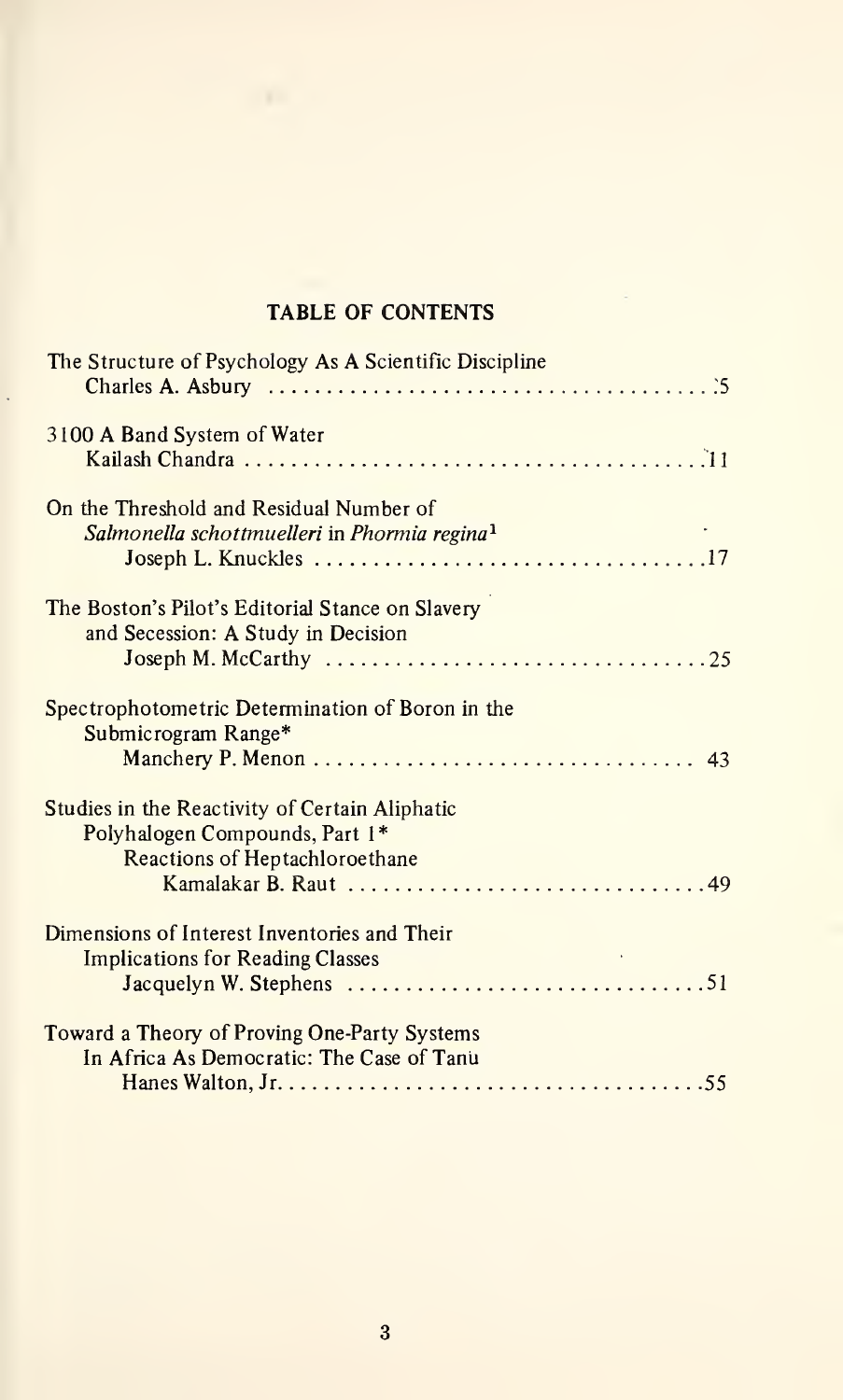#### 3100 A BAND SYSTEM OF WATER

#### +KAILASH CHANDRA,

#### Savannah State College, Savannah, Georgia

#### INTRODUCTION

Although an exact calculation of the energy of the lowest triplet state of  $H<sub>2</sub>0$  is lacking, previous theoretical approximations by Niira (1) and Laidler (2) predicted the lowest state of  $HQ$  to lie below the first singlet state. A semiempirical estimate  $(3)$  of the singlet-triplet transition energy can be inferred from the work of La Paglia (4) to be  $\sim$  3.8 ev. The importance of this triplet state in the radiation chemistry of water was discussed at the National Research Council's conference (5) on Basic Mechanisms in Radiobiology. Since that time at least three researchers in electron Physics, (Schulz  $(6)$ , Raff  $(7)$ , and Compton  $(3, 8)$ ) have reported a broad inelastic loss process for electron in water vapour with an onset between 3.5 and 4.4 e.v. Larzul (9) and co-workers utilized <sup>a</sup> new differential absorption technique and detected a broad absorption in water between 2600 and 3000A. Henriksen (10) reported <sup>a</sup> few emission bands in the region 3090-3022A for <sup>a</sup> mixture of CO and Argon gas which proved to be elusive and did not appear following every filling of the discharge tube under identical conditions each time. It was suspected that these bands were due to an impurity of water vapour. Stickler and Arakawa (11) observed similar bands from Argon, at pressures of the order of 1 atm, excited by  $\alpha$  particles and associated them with the presence of water vapor. Brocklehurst (12) also found two band heads in an emission of Argon excited by X-rays at 3078 and 3088 \*5A but he identified them as the Q-heads of the 3064 band (the O,O band of  $2\epsilon^2$   $2\pi$  transition) of OH molecule. We have observed (13) about fifteen bands in the region 3090-3020A from an excitation of a mixture of  $H_2O$ ,  $C_6F_6$  and Xenon. These bands, which were observed each time following every filling of the discharge tube, are analysed and the results are reported in this paper.

#### EXPERIMENTAL METHOD AND RESULTS\*

Spectrograms of the 3100A system of the mixture of  $H_2O$ ,  $C_6F_6$  and Xenon were photographed on <sup>a</sup> Baush and Lomb Quartz spectrograph having <sup>a</sup> reciprocal dispersion of 4A/mm in the region 3000A. The mixture was excited in an ozonise type discharge tube using a four mega cycle exciter and the spectra were recorded on Kodak 103-0 plates using exposure times of three to four hours. Metal valves were used in the vacuum system which was baked at  $400^{\circ}$ C and evacuated to  $10^{-7}$  Torr. each time before filling the quartz ozoniser tube. Reagent grade xenon was obtained in break seal flasks from Air Reduction Company; the

\*Work done at the University of Georgia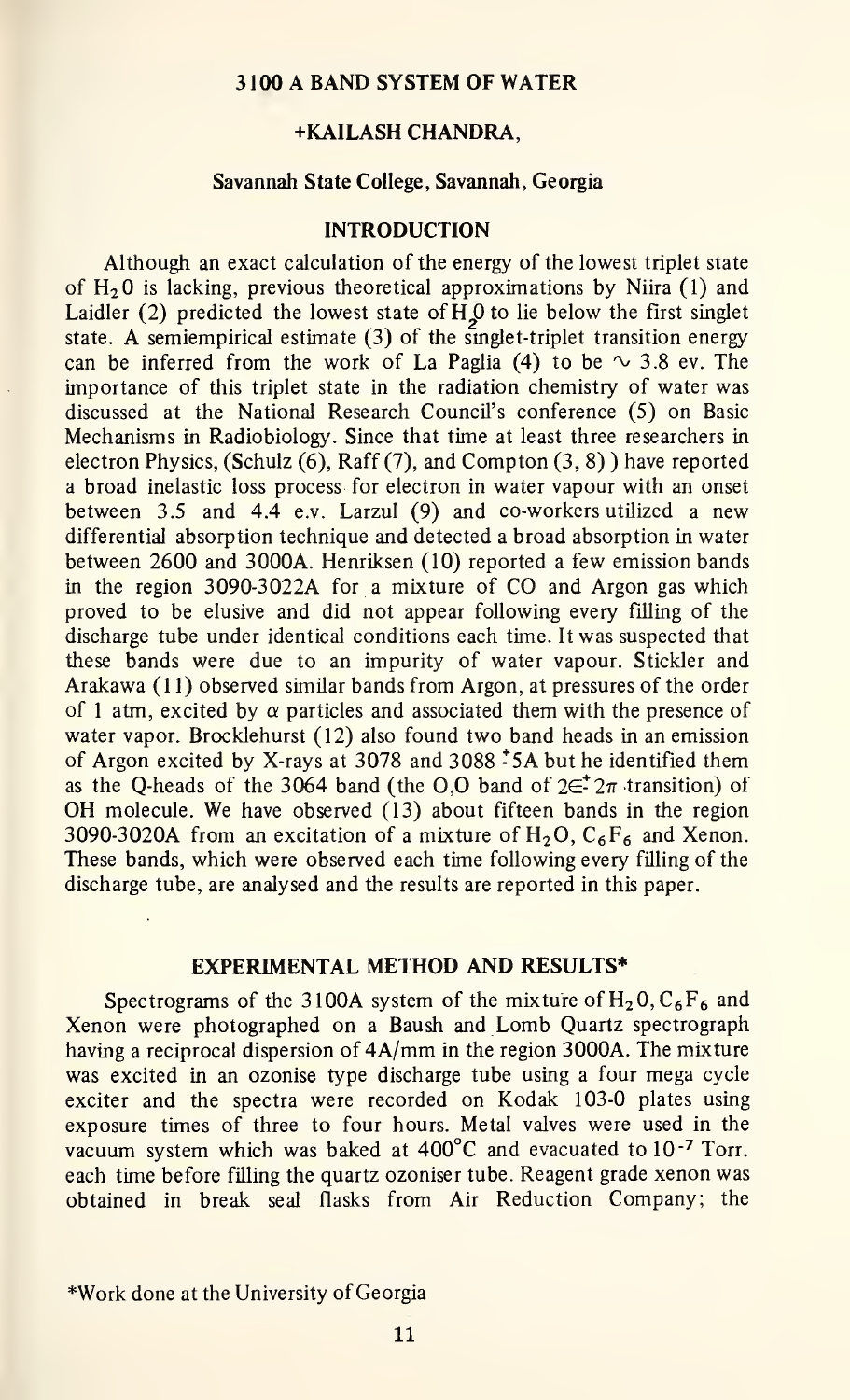hexafluorobenzene was quoted by Pierce Chemical Company to exceed 98% purity. High purity water was obtained from the Southeastern water Laboratory.

Excitation of the mixture of Xenon (at pressure of 50-75 cm of mercury) at  $C_6F_6$  (at pressures just to allow the discharge at room temperature) resulted in an appearance of a band system around 3400A, which has been assigned to XeF molecule by krishnamachari, Narasimham and Singh (14), along with weak SiF and  $C_2$  Bands. When a very small amount of water vapor was added to the mixture of Xenon and hexaflouorobenzene and the mixture was excited, a new band system around 3100A, along with 3043 AC-H band and above mentioned bands, appeared which could not be assigned to any known molecules like  $OH, C<sub>2</sub>$ , CHO and H<sub>2</sub>CO. The vibrational structure of this band system, which consists of Violet degraded bands extending from 3090-3020A, .. suggested that it should be assigned to  $H<sub>2</sub>0$  molecule. On exciting the mixture of H<sub>2</sub>O and xenon, the 3064 band of  $2\epsilon x2\pi$  transition of OH appeared suggesting that  $H<sub>2</sub>0$  molecules were completely dissociated in H and OH radicals. The presence of  $C_6F_6$  vapour was found necessary to check the complete dissociation of  $H_2O$  molecules and to obtain this band system.

Measurements are made using iron arc emission lines as wavelength standards. The measured wavelenths and frequencies of the bands with visually estimated intensities are given in Table 1. The band at 3022.7 A and the vibrational bands associated with it are called the  $\alpha$  system  $({}^3B_1 \rightarrow {}^1A_1$  transition) while the band at 3086.3 A and other bands associated with it are reported as  $\beta$  system  $({}^3A_1\rightarrow {}^1A_1$  transition).

#### **DISCUSSION**

The lowest electron configuration of water molecule is reported (15) to be  $({}^{1}a_{1})^{2}$   $({}^{2}a_{1})^{2}$   $({}^{1}b_{2})^{2}$   $({}^{3}a_{1})^{2}$   $({}^{1}b_{1})^{2}$  , and the ground state of the molecule belongs to  $^1A_1$  symmetry.  $^1B_1$ ,  $^3B_1$  energy levels arise when an electron is excited from the  $b_1$  orbital to the Rydberg orbitals (3sa<sub>1</sub>) or  $(3pa<sub>1</sub>)$ . The excitation of an electron from  $3a<sub>1</sub>$  orbital to Rydberg orbital  $3$ sa<sub>1</sub> and from  $1b_1$  orbital to Rydberg orbital  $3pb_1$  give rise to  $^3A_1$ ,<sup>1</sup>A<sub>1</sub> states. The singlet - singlet transitions of  $H<sub>2</sub>0$  molecules have been reported by Watson (16) and Wilkinson and Johnston (17) and Bell (18) respectively. These singlet - singlet  $(S\rightarrow S)$  transitions are both spin and symmetry allowed transitions. The triplet->singlet (T->S) transitions,  ${}^3B_1\rightarrow {}^1A_1$  and  $^3A_1 \rightarrow ^1A_1$ , are symmetry allowed but spin forbidden. They should also appear as weak transitions due to spin orbit coupling  $\lambda^3B_1$  and  $^3A_1$  states with  $^1$ A<sub>1</sub> and  $^1$ B<sub>1</sub> states respectively (19). In these transitions, the 0,0 band should be present and the totally symmetric vibrations would be directly superposed over the 0,0 transition.

The band spectra lying between 3090A - 3020A, which is attributed to  $T\rightarrow S$  transitions, is weak. It is according to the expectations because the energy gap between singlet states  ${}^{1}A_{1}$  and  ${}^{1}B_{1}$  and triplet states  ${}^{3}B_{1}$  and  ${}^{3}A_{1}$ is great enough ( $\sim$ 5 ev) which will allow a weak interaction only. The band at 3022.7A and the vibrational bands associated with it ( $\alpha$  system)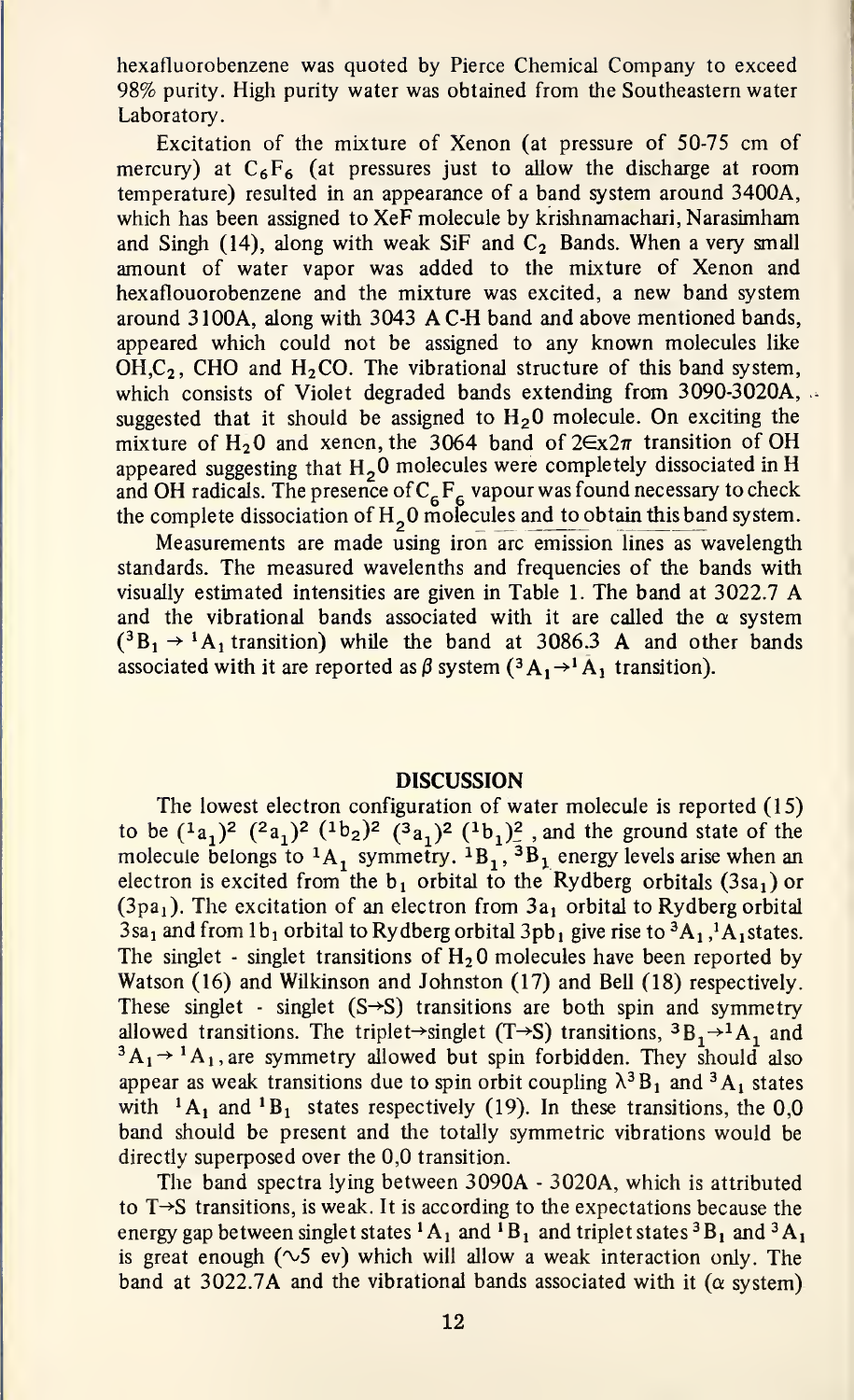form a sequence  $\Delta^{\nu} = 0$  with 1595 cm<sup>-1</sup> as ground state ('v') and 1405  $cm<sup>-1</sup>$  as excited state (v') fundamental. The bands at 3086.3, 3081.5, 3076.5, 3072.3 and 3068.3A are mentioned as  $\beta$  system. These are (0,0),  $(1,1)$ ,  $(2,2)$ ,  $(3,3)$  and  $(4,4)$  transitions of a fundamental which has the value of 1595 cm<sup>-1</sup> in the ground state and  $1647$  cm<sup>-1</sup> in the excited state. Bell (18) has reported 1407 cm<sup>-1</sup> as the value of  $(v_2)$  totally symmetric bending vibration of  $H_2O$  molecule in  ${}^1B_1$  and  ${}^1A_1$  states respectively while the ground state value for this fundamental is  $1595 \text{ cm}^{-1}$ . The values of the ground and excited state bending vibration in the  $\alpha$ - and  $\beta$ - system reported here are nearly the same as given by Bell (18) in the singlet-singlet  $({}^{1}A_{1} \rightarrow {}^{1}A_{1}$  and  ${}^{1}A_{1} \rightarrow {}^{1}B_{1})$  transitions (Table II).

The appearance of  $\Delta v = 0$  sequence only in both  $\alpha$  and  $\beta$  system suggests that the potential functions in ground and excited states are nearly alike. Similar to the spectra  $(20, 21)$  of CF<sub>2</sub> and Si F<sub>2</sub>, no evidence for an excitation of the symmetrical stretching vibration of triplet states of water molecule is found. This absence further suggests that the  $v_1$ " =  $v_1$ " and that the bond-lengths are closely similar in the ground and excited states of both  $T\rightarrow S$  transitions. These observations are in conformity with John's analysis (22) of the 0,0 band of the first member of np  $a_1$ <sup>1</sup>B<sub>1</sub> series of  $H<sub>2</sub>0$  and the conclusion (15) derived from the observation of simple Rydberg series with little vibrational structure that in the Rydberg states the X-H distance and H-X-H angle are not very different from the values in the ground states, and that the symmetry is the same, i.e.,  $C_{2V}$ . This type of intensity distribution is found (15) in many Rydberg transitions of polyatomic molecules, e.g.  $CH_2$ ,  $CH_3$  .... indicating that the ion has a potential function that is very similar to that of a neutral molecule. Taking all these facts into consideration, the  $\alpha$  system (3079.0A)  $-$  3022.7A) and  $\beta$  system (3088.6A - 3068.3A) are assigned to  ${}^{3}B_{1}\rightarrow {}^{1}A_{1}$ and  ${}^3A_1\rightarrow {}^1A_1$  transitions of H<sub>2</sub>O molecule respectively.

Every band of  $\alpha$  and  $\beta$  system is accompanied with a band head towards longer wavelength at a separation of about  $25 \text{ cm}^{-1}$ . Bell (18) has also observed two strong peaks in the bands of  $\alpha$  systems of S $\rightarrow$ S transitions, which are separated by 19 and 13 cm<sup>-1</sup> in H<sub>2</sub>O and D<sub>2</sub>O respectively. The appearance of these band heads seems to be due to the rotational structure. These bands appear so weak that every attempt to resolve their rotational structure with an Ebert spectrograph (Plate factor - 0.49A/mm in third order of grating) has failed so far.

#### **REFERENCES**

- 1. K. Niira, J. Phys. Soc. of Japan, 7, 193 (1952).
- 2. K. J. Laider, J. Chem. Phys. 22, 1740 (1954).
- 3. R. N. Compton, R.H. Huebner, P.W. Reinhardt and L.G. Christophorou, J. Chem. Phys., 48, 901 (1968).
- 4. S. R. LaPaglia, J. Chem. Phys., 41, 1427 (1964).
- 5. Basic Mechanisms in Radiobiology-1 1. Physical and Chemical Aspects (National Research Council, Washington, D.C. 1953) pp67-68, 95-97.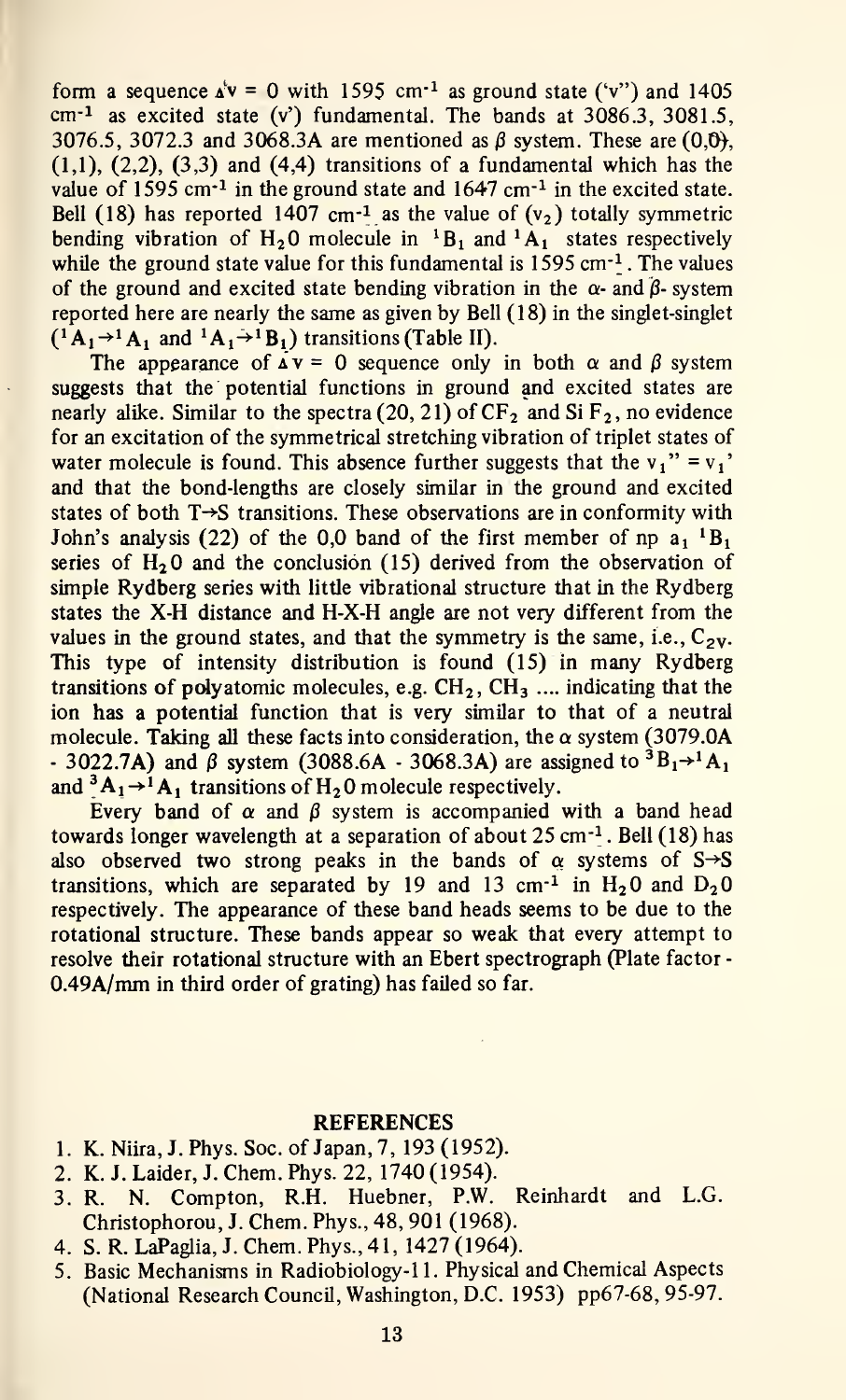- 6. G. J. Schulz,J.Chem,Phys.,33,1661(1960).
- 7. L. M. Raff, dissertation, University of Illinois, (1962).
- 8. R. N. Compton and L.G. Christophorou, Bull. Am. Phys. Soc, Ser. II, 11,817(1966).
- 9. H. Larzul, F. Gelebart and A. Johannin-Gilles, Compte. Rend. Paris, 261,4701(1965).
- 10. P. N. Henriksen, BuU. Am. Phys. Soc, 8,555 (1963).
- 11. T. D. Strickler and E.T. Arakawa, J. Chem. Phys., 41, 1783 (1964).
- 12. B. Brocklehurst, J. Chem. Phys., 42, 1852 (1965).
- 13. K. Chandra and CD. Cooper, Bull. Am. Phys. Soc, 15, 164 (1970).
- 14. S.L.N.G. Krichnamachari, N.A. Narasimham and M. Singh, Current Science, 3, 75 (1965).
- 15. G. Herzberg, Molecular Spectra and Molecular Structure, Vol. Ill, (D. Van Nostrand Company Inc. Princeton, New Jersey 1967), pp 149, 341,489-490.
- 16. J.K.G. Watson, Can. J. Phys., 43, 1996 (1965).
- 17. P.G. Wilkinson and H.L. Johnston, J. Chem. Phys., 18 190 (1950).
- 18. S. Bell, J. Mol. Spectry, 16, 205 (1965).
- 19. Molecular Spectroscopy of the Triplet States, (Princton Hall Inc., Englewood Cliffs, New Jersey, 1969) pp. 203.
- 20. B.A. Thrush and J.J. Zwolenik, Trans. Faraday. Soc, 59, 582 (1963).
- 21. V.M. Khanna, G. Besenbruch and J.L. Margrave, J. Chem. Phys., 46, 2310(1967).
- 22. J.W.C. Johns, Can. J. Phys., 41, 209 (1963).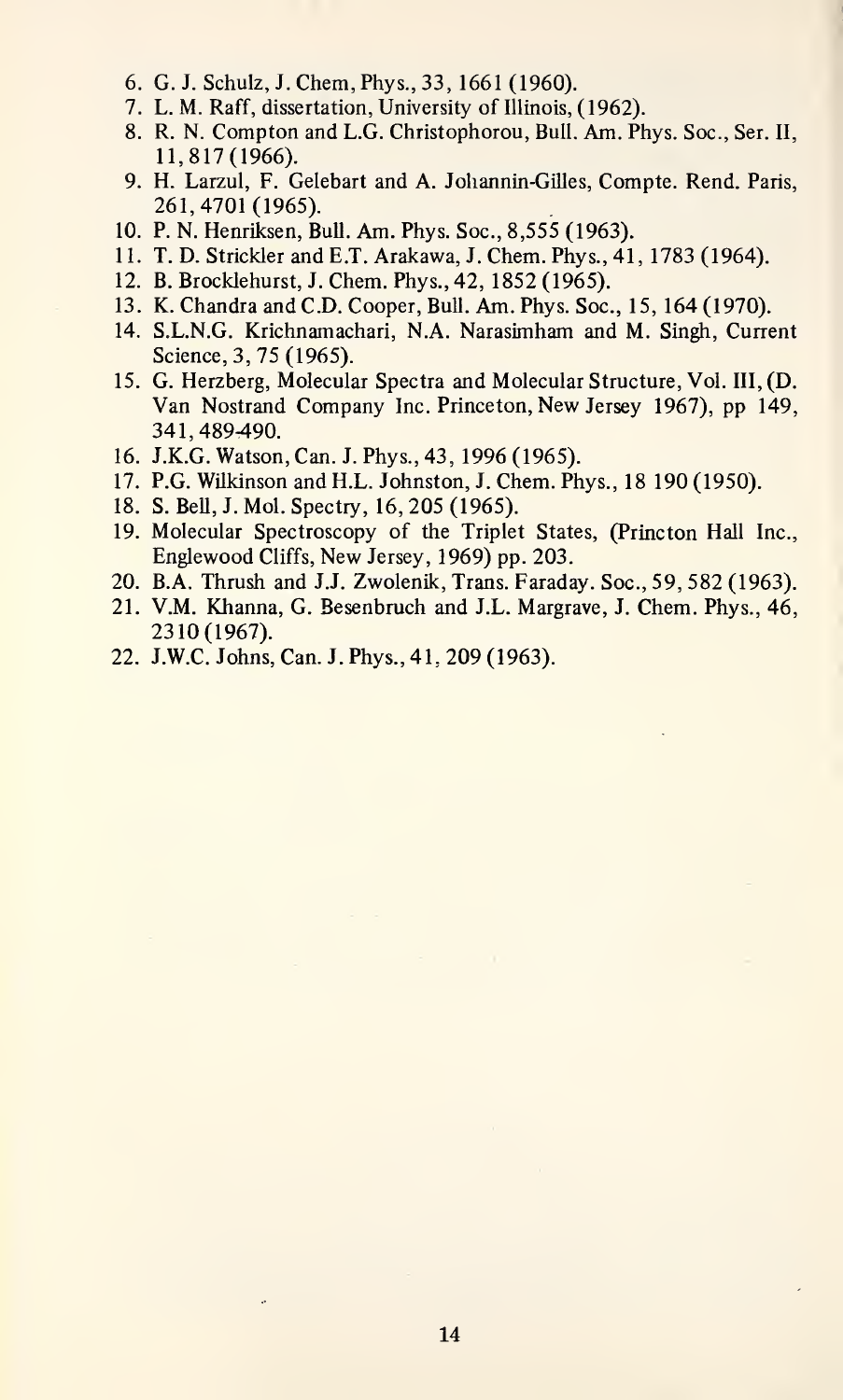| <b>Band Head</b> | Designation (Angstrom) (cm-1) | Wave-Number<br>Wave-Length Wave-Number | $(3B_1 - 1A_1)$<br>& System*<br>Assignment* $(v^2, v^2, v^2)$ Assignment* $(v^2, v^2, v^2)$ |       | $(3A_1.1A_1)$<br>B System* |       |
|------------------|-------------------------------|----------------------------------------|---------------------------------------------------------------------------------------------|-------|----------------------------|-------|
| A                | 3088.6                        | 32368                                  |                                                                                             |       |                            |       |
| $\bf{B}$         | 3086.3                        | 32392                                  |                                                                                             |       | $\beta_1$                  | (0,0) |
| $\mathbf C$      | 3083.8                        | 32418                                  |                                                                                             |       |                            |       |
| D                | 3081.5                        | 32442                                  |                                                                                             |       | $\beta_2$                  | (1,1) |
| E                | 3079.0                        | 32469                                  |                                                                                             |       |                            |       |
| F                | 3076.5                        | 32495                                  | $\alpha$ 4                                                                                  | (3,3) | $\beta_3$                  | (2,2) |
|                  |                               |                                        |                                                                                             |       |                            |       |
| G                | 3075.3                        | 32518                                  |                                                                                             |       |                            |       |
| H                | 3072.3                        | 32539                                  |                                                                                             |       | $\beta_4$                  | (3,3) |
| $\bf I$          | 3070.3                        | 32561                                  |                                                                                             |       |                            |       |
| $\bf J$          | 3068.3                        | 32582                                  |                                                                                             |       | $\beta_5$                  | (4,4) |
| K                | 3060.8                        | 32661                                  |                                                                                             |       | $\beta_5$                  | (4,4) |
| L                | 3058.2                        | 32689                                  | $\propto$ 3                                                                                 | (2,2) |                            |       |
|                  |                               |                                        |                                                                                             |       |                            |       |
| M<br>N           | 3042.7<br>3040.2              | 32857<br>32883                         |                                                                                             |       |                            |       |
|                  |                               |                                        | $\propto$ 2                                                                                 | (1,1) |                            |       |
| $\mathbf{o}$     | 3022.7                        | 33073                                  | $\propto$ 1                                                                                 | (0,0) |                            |       |

### TABLE <sup>I</sup> Assignments of H<sub>2</sub>O Band

\* The excited state and ground state vibrational quantum numbers of  $v_2$ fundamental of  $\rm H_2$  0 are given.